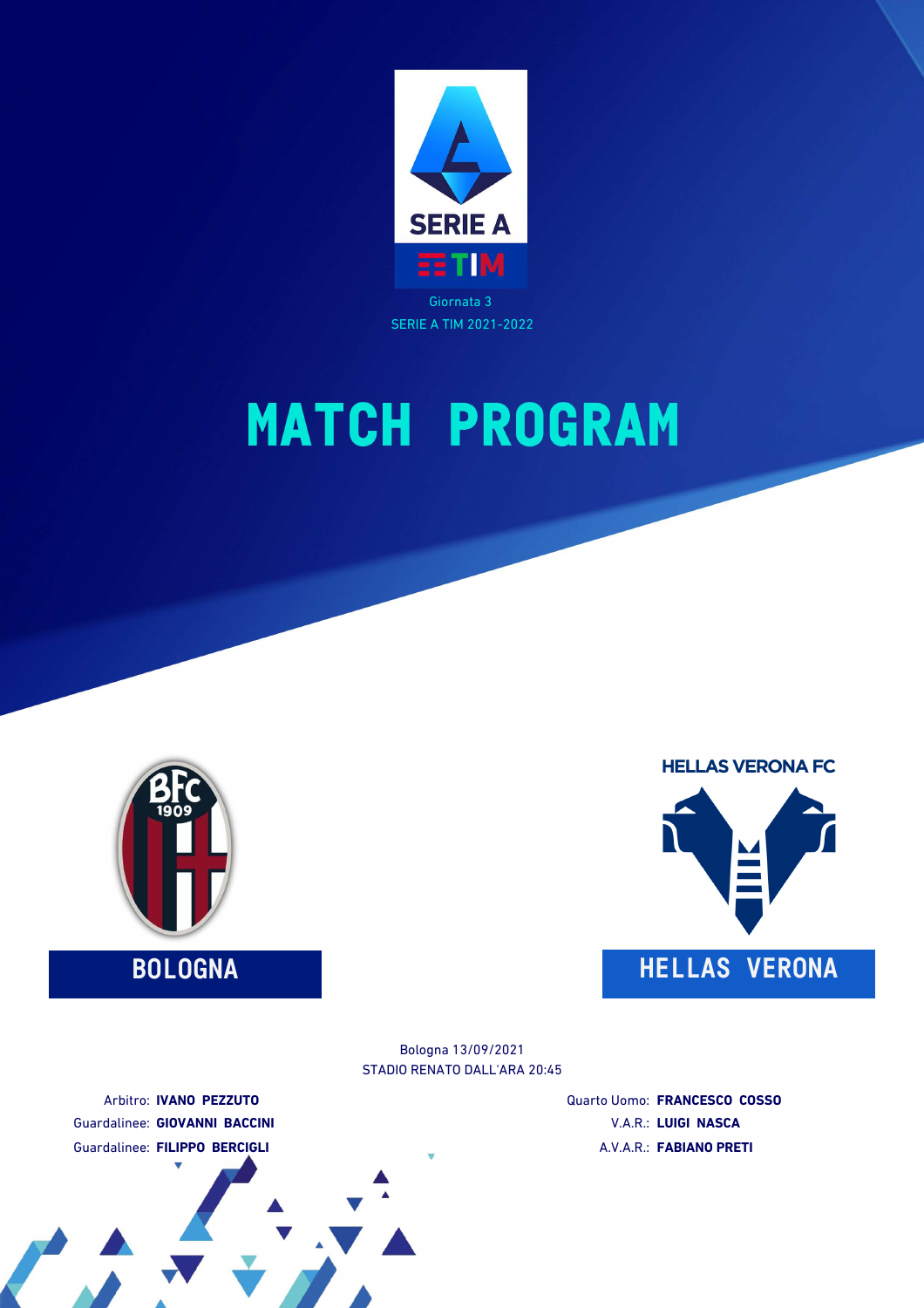

Bologna 13/09/2021 STADIO RENATO DALL'ARA - 20:45



### **RISULTATI STAGIONALI**

| <b>TOTALI</b>         | <b>PTG</b>              | G              | v        | N            | Þ              | GF       | <b>GS</b>           | DIFF.RETI               |
|-----------------------|-------------------------|----------------|----------|--------------|----------------|----------|---------------------|-------------------------|
| <b>BOLOGNA</b>        | 4                       | $\overline{2}$ | 1        | 1            | $\blacksquare$ | 3        | $\overline{2}$      | $+1$                    |
| <b>HELLAS VERONA</b>  | $\mathbf{0}$            | $\overline{2}$ | 0        | $\mathbf{0}$ | 2              | 3        | $\ddot{\mathbf{6}}$ | $-3$                    |
| <b>CASA/TRASFERTA</b> | <b>PTG</b>              | G              | v        | N            | D              | GF       | <b>GS</b>           | <b>MEDIA GOAL</b>       |
| <b>BOLOGNA</b>        | $\overline{\mathbf{3}}$ | 1              | 1        | $\mathbf 0$  | $\mathbf{0}$   | 3        | $\overline{2}$      | $\overline{\mathbf{3}}$ |
| <b>HELLAS VERONA</b>  | $\mathbf{0}$            | $\bf{0}$       | $\bf{0}$ | $\mathbf{0}$ | $\mathbf{0}$   | $\bf{0}$ | $\mathbf{0}$        | $\mathbf{0}$            |

### **ULTIMI PRECEDENTI**

| 2020-21 37^ G | <b>HELLAS VERONA</b>                   | <b>BOLOGNA</b>                                |         |
|---------------|----------------------------------------|-----------------------------------------------|---------|
| 17/05/2021    | 2'(1°T) D. FARAONI, 8'(2°T) N. KALINIC | 32'(1°T) L. DE SILVESTRI, 37'(2°T) R. PALACIO | $2 - 2$ |
| 2020-21 18^ G | <b>BOLOGNA</b>                         | <b>HELLAS VERONA</b>                          |         |
| 16/01/2021    | <b>19'(1°T) R. ORSOLINI</b>            |                                               | $1-0$   |
| 2019-20 20^ G | <b>BOLOGNA</b>                         | <b>HELLAS VERONA</b>                          |         |
| 19/01/2020    | 21'(1°T) M. BANI                       | 36'(2°T) F. BORINI                            | $1 - 1$ |
| 2019-20 1^ G  | <b>HELLAS VERONA</b>                   | <b>BOLOGNA</b>                                |         |
| 25/08/2019    | 37'(1°T) M. VELOSO                     | 15'(1°T) N. SANSONE                           | $1 - 1$ |
| 2017-18 32^ G | <b>BOLOGNA</b>                         | <b>HELLAS VERONA</b>                          |         |
| 15/04/2018    | 31'(1°T) S. VERDI, 49'(2°T) A. NAGY    |                                               | $2 - 0$ |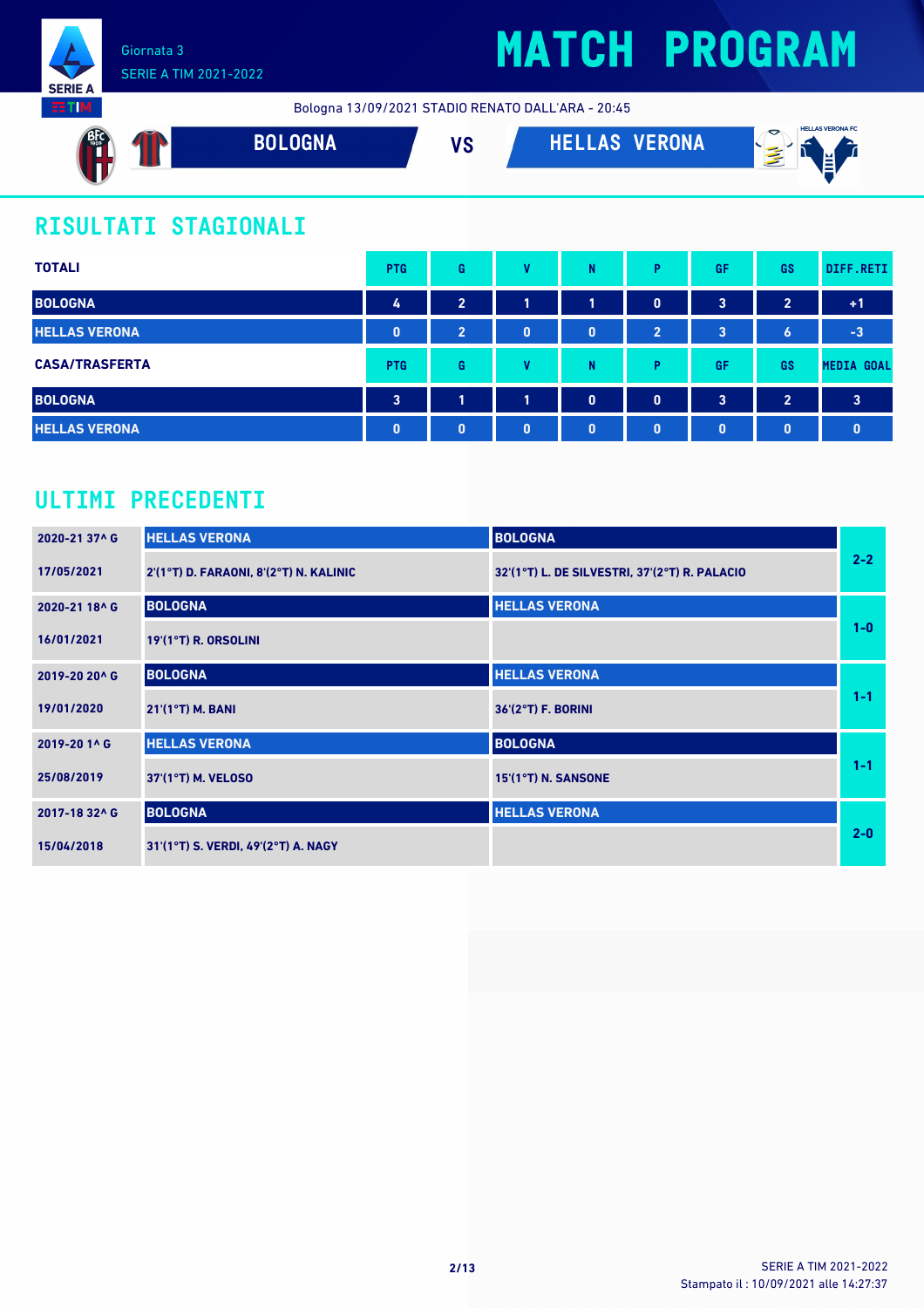

### SERIE A TIM 2021-2022

## **MATCH PROGRAM**

Bologna 13/09/2021 STADIO RENATO DALL'ARA - 20:45

| BIG<br>a s    | <b>BOLOGNA</b> | $\overline{10}$<br>e | <b>VERONA</b><br><b>HELLAS</b> | <b>HELLAS VERONA FC</b><br>≂<br>€<br>''<br>M.<br>$\sim$ |
|---------------|----------------|----------------------|--------------------------------|---------------------------------------------------------|
| $\sim$ $\sim$ |                |                      |                                |                                                         |

### **ROSA DELLE SQUADRE**

| <b>BOLOGNA</b>                            | PRES. A                  | GOL A            | GOL 2021-22    | PRES. 2021-22  | MIN. 2021-22   |
|-------------------------------------------|--------------------------|------------------|----------------|----------------|----------------|
| <b>PORTIERI</b>                           |                          |                  |                |                |                |
| 12 MARCO MOLLA                            | $\mathbf{0}$             | $\mathbf{0}$     | $\mathbf{0}$   | $\mathbf{0}$   | $\pmb{0}$      |
| 22 FRANCESCO BARDI                        | 51                       | 98               | $\mathbf{0}$   | $\mathbf{0}$   | $\mathbf{0}$   |
| 28 LUKASZ SKORUPSKI                       | 177                      | 274              | $\overline{2}$ | $\overline{2}$ | 199            |
| <b>DIFENSORI</b>                          |                          |                  |                |                |                |
| 2 LUIS BINKS                              | $\mathbf{0}$             | $\mathbf{0}$     | $\mathbf{0}$   | $\mathbf{0}$   | $\mathbf{0}$   |
| 3 AARON HICKEY                            | 13                       | $\pmb{0}$        | $\pmb{0}$      | $\overline{2}$ | 144            |
| <b>4 KEVIN BONIFAZI</b>                   | 82                       | 4                | $\mathbf{0}$   | $\overline{2}$ | 199            |
| 5 ADAMA SOUMAORO                          | 29                       | $\overline{2}$   | $\pmb{0}$      | $\mathbf{1}$   | 15             |
| <b>6</b> ARTHUR THEATE                    | $\mathbf{0}$             | $\mathbf{0}$     | $\mathbf{0}$   | $\mathbf{0}$   | $\mathbf{0}$   |
| <b>15 IBRAHIMA MBAYE</b>                  | 136                      | $\boldsymbol{6}$ | $\mathbf{0}$   | $\mathbf{0}$   | $\overline{0}$ |
| <b>LORENZO DE SILVESTRI</b><br>29         | 373                      | 23               | $\overline{2}$ | $\overline{2}$ | 199            |
| <b>MITCHELL DIJKS</b><br>35               | 58                       | $\mathbf{1}$     | $\mathbf{0}$   | $\mathbf{0}$   | $\mathbf{0}$   |
| <b>66 WISDOM AMEY</b>                     | $\mathbf{1}$             | $\mathbf{0}$     | $\mathbf{0}$   | $\mathbf{0}$   | $\mathbf{0}$   |
| <b>OMAR KHAILOTI</b><br>68                | $\overline{1}$           | $\mathbf{0}$     | $\mathbf{0}$   | $\mathbf{0}$   | $\mathbf{0}$   |
| <b>EBENEZER ANNAN</b><br>77               | $\mathbf{0}$             | $\mathbf{0}$     | $\mathbf{0}$   | $\mathbf{0}$   | $\mathbf{0}$   |
| <b>CENTROCAMPISTI</b>                     |                          |                  |                |                |                |
| 8 NICOLAS DOMINGUEZ                       | 46                       | $\mathbf{1}$     | $\mathbf{0}$   | $\overline{2}$ | 188            |
| <b>MICHAEL KINGSLEY</b><br>16             | $\overline{2}$           | $\mathbf{0}$     | $\mathbf{0}$   | $\mathbf{1}$   | 64             |
| 17 GARY MEDEL                             | 127                      | $\mathbf{1}$     | $\mathbf{0}$   | $\overline{2}$ | 199            |
| <b>ROBERTO SORIANO</b><br>21 <sup>2</sup> | 218                      | 33               | $\bf{0}$       | $\mathbf{1}$   | 53             |
| <b>30 JERDY SCHOUTEN</b>                  | 54                       | $\mathbf{1}$     | $\mathbf{0}$   | $\mathbf{1}$   | 92             |
| <b>32 MATTIAS SVANBERG</b>                | 84                       | $\boldsymbol{6}$ | $\pmb{0}$      | $\overline{2}$ | 111            |
| <b>82 KACPER URBANSKI</b>                 | $\mathbf{1}$             | $\mathbf{0}$     | $\mathbf{0}$   | $\mathbf{0}$   | $\mathbf{0}$   |
| 98 JUAN VALENCIA                          | $\mathbf{1}$             | $\mathbf{0}$     | $\bf{0}$       | $\pmb{0}$      | $\pmb{0}$      |
| <b>ATTACCANTI</b>                         |                          |                  |                |                |                |
| 7 RICCARDO ORSOLINI                       | 124                      | 23               | $\mathbf{0}$   | $\overline{2}$ | 164            |
| 9 MARKO ARNAUTOVIC                        | 5 <sup>5</sup>           | $\mathbf{1}$     | $\mathbf{1}$   | $\overline{2}$ | 189            |
| 10 NICOLA SANSONE                         | 203                      | 33               | $\mathbf{0}$   | $\overline{2}$ | 125            |
| ANDREAS SKOV OLSEN<br>11 <sup>1</sup>     | 54                       | 3                | $\bf{0}$       | $\overline{2}$ | 35             |
| <b>FEDERICO SANTANDER</b><br>19           | 60                       | 9                | $\mathbf{0}$   | $\mathbf{0}$   | $\mathbf{0}$   |
| <b>SYDNEY VAN HOOIJDONK</b><br>20         | $\overline{1}$           | $\pmb{0}$        | $\pmb{0}$      | $\mathbf{1}$   | 10             |
| <b>55 EMANUEL VIGNATO</b>                 | 45                       | $\overline{2}$   | $\mathbf{0}$   | $\overline{2}$ | 76             |
| 74 GIANMARCO CANGIANO                     | $\overline{3}$           | $\bf{0}$         | $\pmb{0}$      | $\pmb{0}$      | $\mathbf{0}$   |
| <b>DIEGO FALCINELLI</b><br>91             | 110                      | 17               | $\mathbf{0}$   | $\mathbf{0}$   | 0              |
| 99 MUSA BARROW                            | 98                       | 21               | 0              | $\mathbf{1}$   | 59             |
| <b>STAFF TECNICO</b>                      |                          |                  |                |                |                |
| <b>Allenatore</b>                         | <b>SINISA MIHAJLOVIC</b> |                  |                |                |                |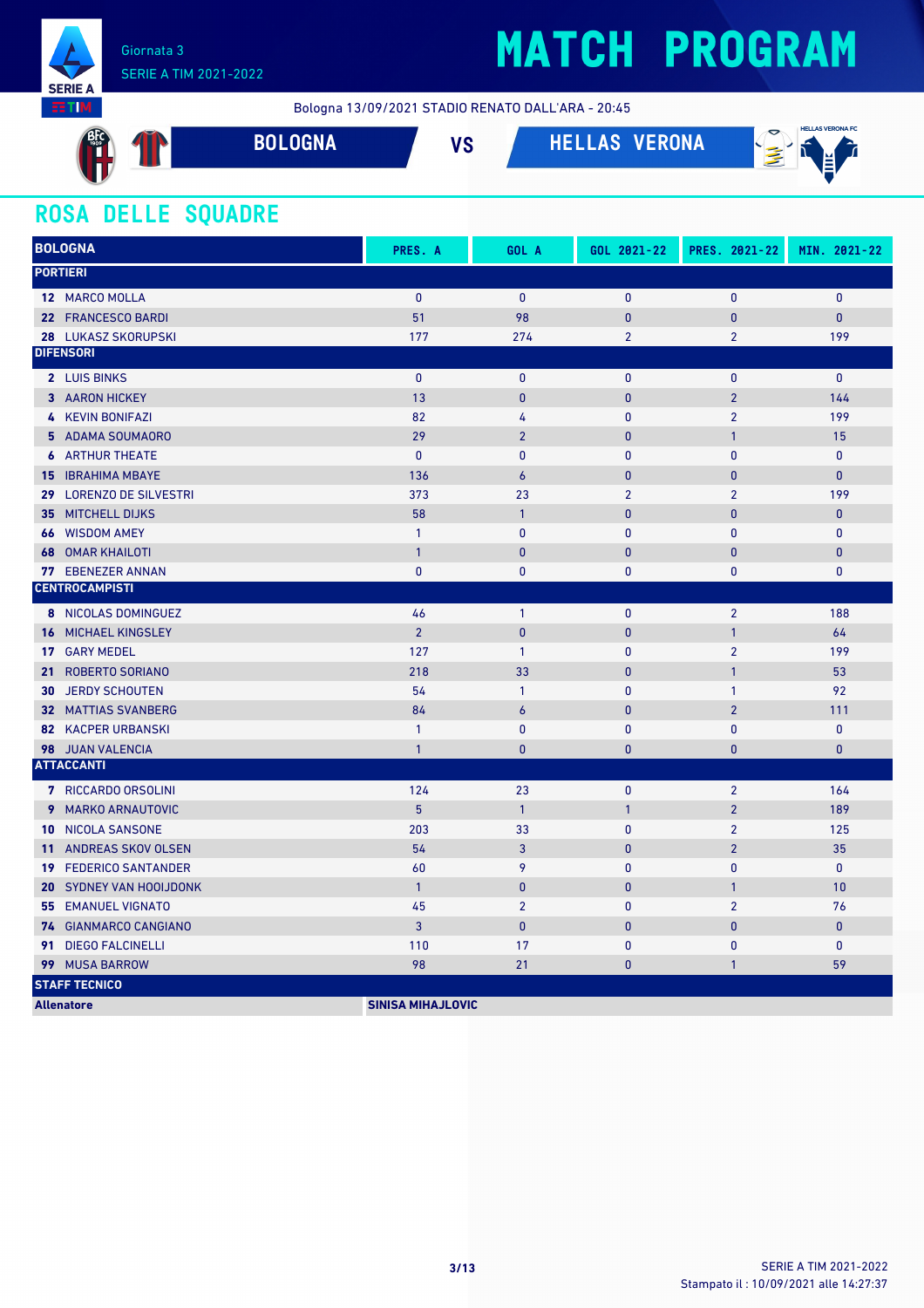

Bologna 13/09/2021 STADIO RENATO DALL'ARA - 20:45

| <b>BOLOGNA</b>                   | <b>VS</b>                   |                | <b>HELLAS VERONA</b> |                | <b>HELLAS VERONA FC</b> |
|----------------------------------|-----------------------------|----------------|----------------------|----------------|-------------------------|
| <b>HELLAS VERONA</b>             | PRES. A                     | GOL A          | GOL 2021-22          | PRES. 2021-22  | MIN. 2021-22            |
| <b>PORTIERI</b>                  |                             |                |                      |                |                         |
| 1 IVOR PANDUR                    | 5                           | 9              | 3                    | $\mathbf{1}$   | 101                     |
| 22 ALESSANDRO BERARDI            | $\mathbf{1}$                | $\mathbf{0}$   | $\pmb{0}$            | $\bf{0}$       | $\mathbf{0}$            |
| 96 LORENZO MONTIPO'              | 38                          | 77             | 3                    | 1              | 96                      |
| <b>DIFENSORI</b>                 |                             |                |                      |                |                         |
| <b>5</b> DAVIDE FARAONI          | 129                         | 12             | $\mathbf{0}$         | $\mathbf{1}$   | 75                      |
| <b>MERT CETIN</b><br>15          | 12                          | $\mathbf{0}$   | $\pmb{0}$            | $\mathbf{0}$   | $\mathbf{0}$            |
| NICOLO' CASALE<br>16             | $\overline{2}$              | $\mathbf 0$    | 0                    | $\overline{2}$ | 119                     |
| <b>FEDERICO CECCHERINI</b><br>17 | 164                         | $\overline{2}$ | $\pmb{0}$            | $\overline{2}$ | 114                     |
| <b>KORAY GUNTER</b><br>21        | 75                          | $\mathbf{0}$   | 0                    | $\overline{2}$ | 197                     |
| <b>GIANGIACOMO MAGNANI</b><br>23 | 56                          | $\overline{1}$ | $\mathbf{0}$         | $\overline{2}$ | 99                      |
| <b>PAWEL DAWIDOWICZ</b><br>27    | 47                          | $\mathbf{1}$   | $\pmb{0}$            | $\overline{2}$ | 122                     |
| <b>GIANLUCA FRABOTTA</b><br>30   | 16                          | $\mathbf{0}$   | $\pmb{0}$            | 0              | $\mathbf{0}$            |
| <b>BOSKO SUTALO</b><br>31        | 15                          | $\mathbf{0}$   | $\mathbf{0}$         | $\mathbf{1}$   | 21                      |
| 42 DIEGO COPPOLA                 | $\mathbf{0}$                | $\mathbf{0}$   | $\mathbf{0}$         | $\mathbf{0}$   | $\bf{0}$                |
| <b>CENTROCAMPISTI</b>            |                             |                |                      |                |                         |
| 4 MIGUEL VELOSO                  | 171                         | 8              | $\bf{0}$             | $\mathbf{1}$   | 46                      |
| 7 ANTONIN BARAK                  | 102                         | 16             | $\pmb{0}$            | $\overline{2}$ | 173                     |
| <b>DARKO LAZOVIC</b><br>8        | 174                         | 11             | 0                    | $\overline{2}$ | 197                     |
| 14 IVAN ILIC                     | 31                          | 3              | $\mathbf{1}$         | $\overline{2}$ | 120                     |
| <b>KEVIN RUEGG</b><br>20         | $\overline{7}$              | $\mathbf{0}$   | $\pmb{0}$            | $\mathbf{0}$   | $\mathbf 0$             |
| 24 DANIEL BESSA                  | 80                          | 4              | $\pmb{0}$            | $\mathbf{0}$   | $\mathbf{0}$            |
| <b>ADRIEN TAMEZE</b><br>61       | 42                          | $\overline{1}$ | $\mathbf{0}$         | $\overline{2}$ | 60                      |
| <b>MATTIA TURRA</b><br>63        | $\mathbf{0}$                | $\mathbf{0}$   | $\pmb{0}$            | $\pmb{0}$      | $\bf{0}$                |
| <b>BOGDAN JOCIC</b><br>77        | $\mathbf{0}$                | $\mathbf{0}$   | 0                    | $\mathbf{0}$   | $\pmb{0}$               |
| <b>MARTIN HONGLA</b><br>78       | $\overline{2}$              | $\mathbf{0}$   | $\mathbf{0}$         | $\overline{2}$ | 137                     |
| 97 FILIPPO TERRACCIANO           | $\mathbf{0}$                | $\mathbf{0}$   | $\mathbf{0}$         | 0              | $\mathbf{0}$            |
| <b>ATTACCANTI</b>                |                             |                |                      |                |                         |
| 9 NIKOLA KALINIC                 | 134                         | 40             | 0                    | 1              | 50                      |
| 10 GIANLUCA CAPRARI              | 178                         | 32             | $\pmb{0}$            | $\pmb{0}$      | $\mathbf 0$             |
| 11 KEVIN LASAGNA                 | 174                         | 37             | 0                    | $\mathbf{1}$   | 33                      |
| <b>18 MATTEO CANCELLIERI</b>     | $\overline{2}$              | $\pmb{0}$      | $\pmb{0}$            | $\overline{2}$ | 114                     |
| 32 ANTONINO RAGUSA               | 56                          | 4              | 0                    | 0              | $\mathbf 0$             |
| <b>70 DAVIDE BRAGANTINI</b>      | $\pmb{0}$                   | $\mathbf 0$    | $\mathbf 0$          | $\mathbf{0}$   | $\pmb{0}$               |
| 99 GIOVANNI SIMEONE              | 180                         | 50             | 0                    | $\mathbf{1}$   | 11                      |
| <b>STAFF TECNICO</b>             |                             |                |                      |                |                         |
| <b>Allenatore</b>                | <b>EUSEBIO DI FRANCESCO</b> |                |                      |                |                         |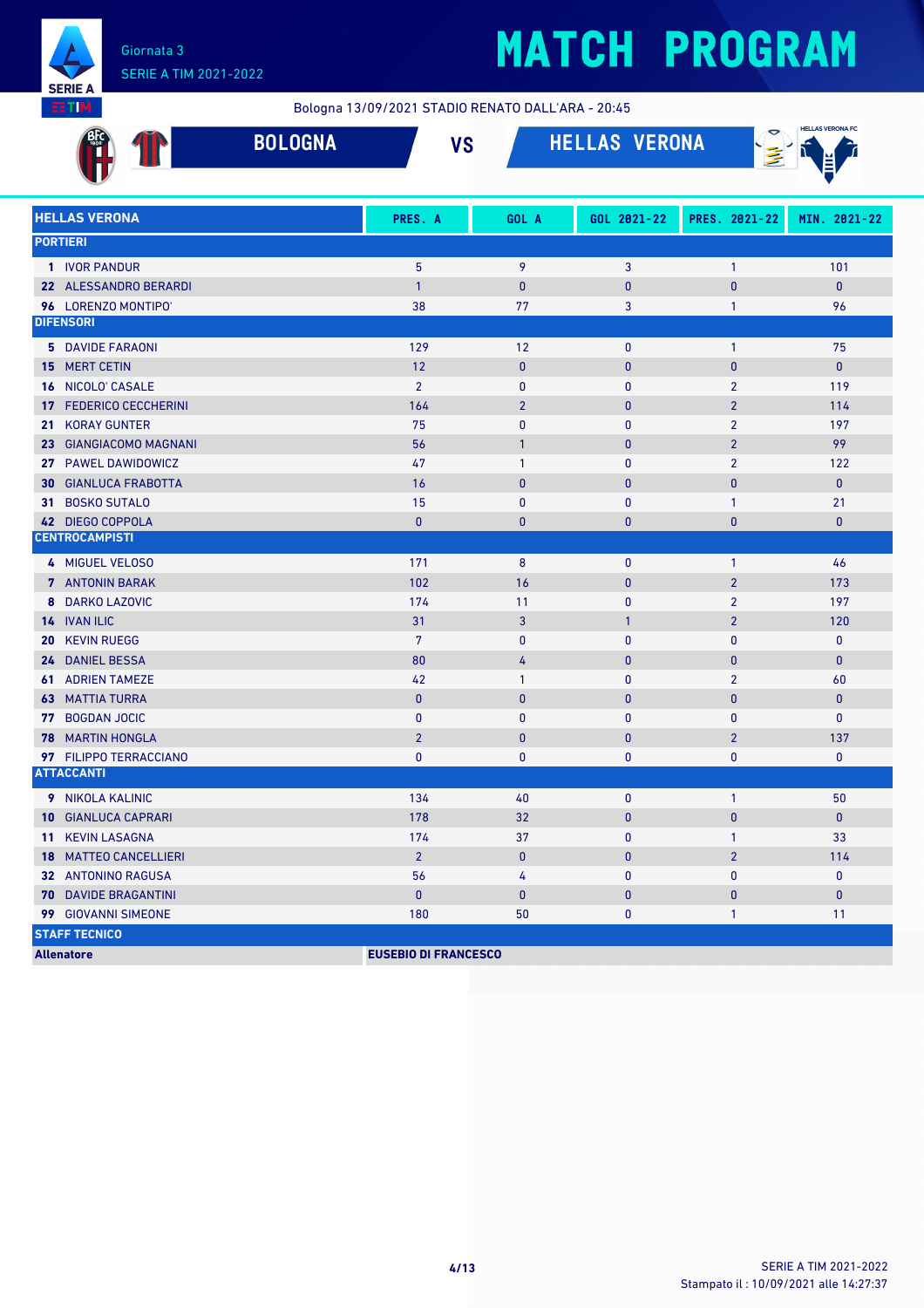

Bologna 13/09/2021 STADIO RENATO DALL'ARA - 20:45



### **RENDIMENTO RECENTE**

**HELLAS VERONA**

| <b>BOLOGNA</b>                                                                                     |                 |                                             |         |
|----------------------------------------------------------------------------------------------------|-----------------|---------------------------------------------|---------|
| <b>2^ GIORNATA</b>                                                                                 | <b>ATALANTA</b> | <b>BOLOGNA</b>                              | $0 - 0$ |
| 28/08/2021                                                                                         |                 |                                             |         |
| <b>1^ GIORNATA</b>                                                                                 | <b>BOLOGNA</b>  | <b>SALERNITANA</b>                          |         |
| 14'(2°T) L. DE SILVESTRI, 30'(2°T) M. ARNAUTOVIC, 32'(2°T) L.<br>22/08/2021<br><b>DE SILVESTRI</b> |                 | 7'(2°T) F. BONAZZOLI, 25'(2°T) M. COULIBALY | $3 - 2$ |
|                                                                                                    |                 |                                             |         |

| <b>2^ GIORNATA</b> | <b>HELLAS VERONA</b>                       | <b>INTER</b>                                                             | $1 - 3$ |
|--------------------|--------------------------------------------|--------------------------------------------------------------------------|---------|
| 27/08/2021         | $15'(1°T)$ I. ILIC                         | 2'(2°T) L. MARTINEZ, 38'(2°T) J. CORREA, 49'(2°T) J. CORREA              |         |
| <b>1^ GIORNATA</b> | <b>HELLAS VERONA</b>                       | <b>SASSUOLO</b>                                                          |         |
| 21/08/2021         | 26'(2°T) M. ZACCAGNI. 45'(2°T) M. ZACCAGNI | 32'(1°T) G. RASPADORI, 6'(2°T) F. DJURICIC, 32'(2°T) H.<br><b>TRAORE</b> | $2 - 3$ |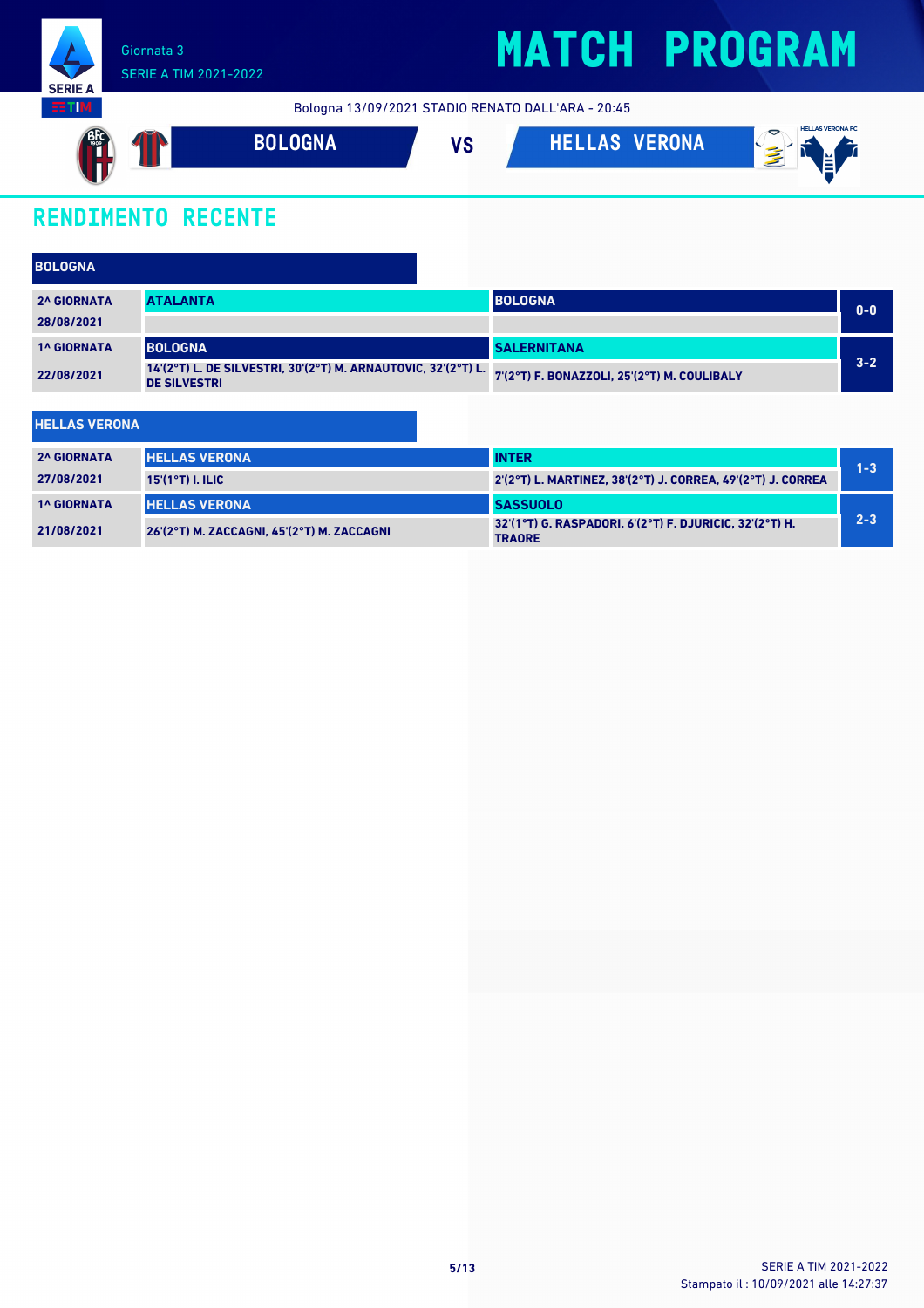

**SFRIF** тı

## **MATCH PROGRAM**

Bologna 13/09/2021 STADIO RENATO DALL'ARA - 20:45

| <b>BOLOGNA</b>                  | <b>HELLAS VERONA</b><br><b>VS</b> | <b>HELLAS VERONA FC</b><br>$\mathbf{E}$ |
|---------------------------------|-----------------------------------|-----------------------------------------|
| CONFRONTO SQUADRE (Valori medi) | <b>BOLOGNA</b>                    | <b>HELLAS VERONA</b>                    |
| <b>Goal Fatti</b>               | 1.5                               | 1.5                                     |
| <b>Goal Subiti</b>              | $\mathbf{1}$                      | 3                                       |
| Tiri totali                     | 10.5                              | 8                                       |
| Tiri in porta                   | 4                                 | 2.5                                     |
| Assist                          | 1.5                               | 0.5                                     |
| Azioni di attacco               | 26                                | 38.5                                    |
| Passaggi riusciti               | 359                               | 257                                     |
| Passaggi riusciti %             | 78%                               | 79%                                     |
| Falli Fatti                     | 13.5                              | 12                                      |
| <b>Dribbling</b>                | 10.5                              | 7.5                                     |
| <b>Baricentro</b>               | 47.04m                            | 53.14m                                  |
| Passaggi Chiave                 | 1.5                               | $\overline{2}$                          |
| Fuorigioco                      | $\pmb{0}$                         | 0.5                                     |
| Corner                          | $\overline{7}$                    | 6.5                                     |
| <b>Cross Riusciti</b>           | 3                                 | 7.5                                     |
| Poss. propria meta              | 07'02                             | 05'26                                   |
| Poss, meta avvers               | 05'42                             | 05'38                                   |
|                                 |                                   |                                         |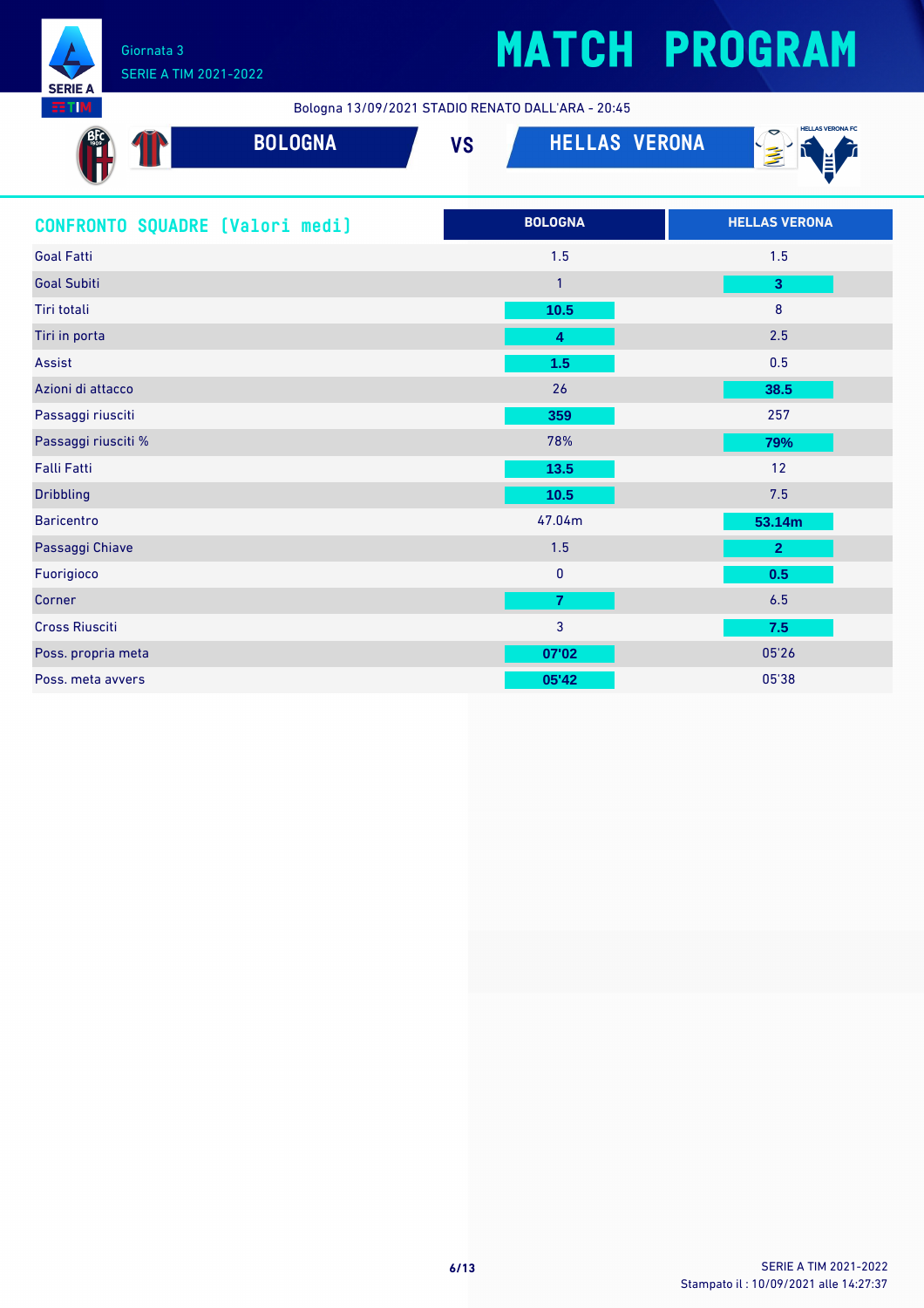

#### Giornata 3 SERIE A TIM 2021-2022

### **MATCH PROGRAM**

Bologna 13/09/2021 STADIO RENATO DALL'ARA - 20:45

**AFC**  $\mathbf{T}$ 

**BOLOGNA VS HELLAS VERONA**



#### **RENDIMENTO ATLETICO \***

| <b>BOLOGNA</b>             | Pres. (Min.) | Media (km) | Media<br><b>Sprint (Km)</b> | <b>HELLAS VERONA</b>     | Pres. (Min.) | Media (km) | <b>Media</b><br><b>Sprint (Km)</b> |
|----------------------------|--------------|------------|-----------------------------|--------------------------|--------------|------------|------------------------------------|
| 29 L. DE SILVESTRI         | 2(199)       | 10.564     | 0.748                       | <b>7</b> A. BARAK        | 2(173)       | 10.16      | 0.835                              |
| <b>8 N. DOMINGUEZ</b>      | 2(188)       | 10.37      | 0.815                       | <b>14 I. ILIC</b>        | 2(120')      | 9.809      | 0.932                              |
| <b>32 M. SVANBERG</b>      | 2(111)       | 10.283     | 0.987                       | 8 D. LAZOVIC             | 2(197)       | 9.591      | 1.045                              |
| 4 K. BONIFAZI              | 2(199)       | 9.918      | 0.579                       | 21 K. GUNTER             | 2(197)       | 9.497      | 0.504                              |
| <b>9 M. ARNAUTOVIC</b>     | 2(189)       | 9.51       | 0.71                        | 27 P. DAWIDOWICZ         | 2(122)       | 8.549      | 0.605                              |
| 17 G. MEDEL                | 2(199)       | 9.226      | 0.476                       | <b>5</b> D. FARAONI      | 1(75)        | 8.286      | 0.882                              |
| <b>30 J. SCHOUTEN</b>      | 1(92)        | 9.036      | 0.503                       | 78 M. HONGLA             | 2(137)       | 7.786      | 0.627                              |
| <b>7</b> R. ORSOLINI       | 2(164)       | 8.632      | 0.579                       | 16 N. CASALE             | 2(119)       | 6.696      | 0.589                              |
| 16 M. KINGSLEY             | 1(64)        | 7.816      | 0.64                        | <b>17 F. CECCHERINI</b>  | 2(114)       | 6.599      | 0.528                              |
| 3 A. HICKEY                | 2(144)       | 7.764      | 0.719                       | 23 G. MAGNANI            | 2(99')       | 6.592      | 0.542                              |
| 10 N. SANSONE              | 2(125)       | 7.677      | 0.679                       | <b>18 M. CANCELLIERI</b> | 2(114)       | 6.043      | 0.672                              |
| 99 M. BARROW               | 1(59)        | 6.018      | 0.496                       | 4 M. VELOSO              | 1(46')       | 5.21       | 0.443                              |
| 21 R. SORIANO              | 1(53)        | 5.973      | 0.379                       | 9 N. KALINIC             | 1(50)        | 4.964      | 0.422                              |
| 55 E. VIGNATO              | 2(76)        | 3.96       | 0.371                       | 11 K. LASAGNA            | 1(33')       | 3.397      | 0.35                               |
| <b>11 A. SKOV OLSEN</b>    | 2(35')       | 2.585      | 0.331                       | 61 A. TAMEZE             | 2(60')       | 3.262      | 0.193                              |
| 5 A. SOUMAORO              | 1(15)        | 1.665      | 0.123                       | 31 B. SUTALO             | 1(21')       | 2.178      | 0.236                              |
| <b>20 S. VAN HOOIJDONK</b> | 1(10')       | 1.378      | 0.194                       |                          |              |            |                                    |

\* Le informazioni riportate sul Rendimento Atletico sono da intendersi riferite al periodo di permanenza nella squadra corrente.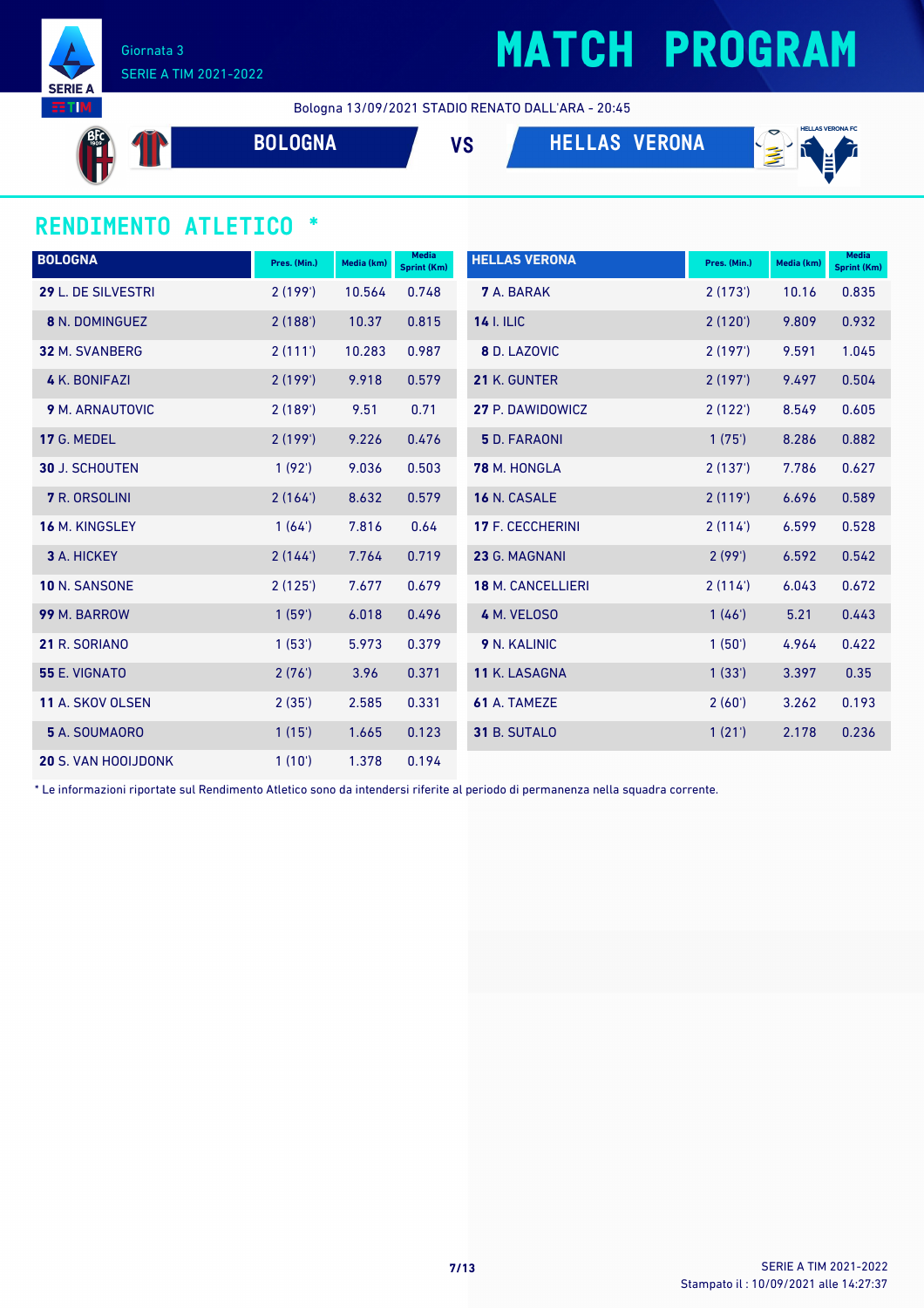Giornata 3 SERIE A TIM 2021-2022

**SERIE EETIM** 

Bologna 13/09/2021 STADIO RENATO DALL'ARA - 20:45

| <b>BOLOGNA</b>                         |           | <b>HELLAS VERONA</b><br><b>VS</b> | <b>HELLAS VERONA FC</b><br>亳<br>Ĕ |
|----------------------------------------|-----------|-----------------------------------|-----------------------------------|
| <b>GLI INCONTRI DELLA 3 ^ GIORNATA</b> |           |                                   |                                   |
| <b>EMPOLI</b>                          | <b>VS</b> | <b>VENEZIA</b>                    | 11/09/2021 15:00                  |
| <b>NAPOLI</b>                          |           | vs JUVENTUS                       | 11/09/2021 18:00                  |
| <b>ATALANTA</b>                        | <b>VS</b> | <b>FIORENTINA</b>                 | 11/09/2021 20:45                  |
| <b>SAMPDORIA</b>                       | <b>VS</b> | <b>INTER</b>                      | 12/09/2021 12:30                  |
| <b>CAGLIARI</b>                        |           | vs GENOA                          | 12/09/2021 15:00                  |
| <b>SPEZIA</b>                          | <b>VS</b> | <b>UDINESE</b>                    | 12/09/2021 15:00                  |
| <b>TORINO</b>                          |           | <b>vs</b> SALERNITANA             | 12/09/2021 15:00                  |
| <b>MILAN</b>                           |           | vs LAZIO                          | 12/09/2021 18:00                  |
| <b>ROMA</b>                            | <b>VS</b> | <b>SASSUOLO</b>                   | 12/09/2021 20:45                  |
| <b>BOLOGNA</b>                         | <b>VS</b> | <b>HELLAS VERONA</b>              | 13/09/2021 20:45                  |

#### **CLASSIFICA SERIE A TIM**

|                      | PTG              | G                       | V              | ${\sf N}$    | P              | GF                      | GS             | DIFF.RETI |
|----------------------|------------------|-------------------------|----------------|--------------|----------------|-------------------------|----------------|-----------|
| <b>LAZIO</b>         | $\overline{6}$   | $\overline{2}$          | $\overline{2}$ | 0            | $\mathbf{0}$   | 9                       | $\overline{2}$ | $+7$      |
| <b>ROMA</b>          | $\boldsymbol{6}$ | $\overline{2}$          | $\overline{2}$ | $\mathbf{0}$ | 0              | $7\overline{ }$         | $\mathbf{1}$   | $+6$      |
| <b>INTER</b>         | $\boldsymbol{6}$ | $\overline{2}$          | $\overline{2}$ | $\mathbf 0$  | $\bf{0}$       | $\overline{7}$          | 1              | $+6$      |
| <b>MILAN</b>         | $\boldsymbol{6}$ | $\overline{2}$          | $\overline{2}$ | $\pmb{0}$    | 0              | $5\phantom{.0}$         | $\mathbf{1}$   | $+4$      |
| <b>NAPOLI</b>        | $\boldsymbol{6}$ | $\overline{2}$          | $\overline{2}$ | 0            | $\bf{0}$       | 4                       | 1              | $+3$      |
| <b>UDINESE</b>       | 4                | $\overline{2}$          | $\mathbf{1}$   | $\mathbf{1}$ | $\pmb{0}$      | $\overline{5}$          | $\overline{2}$ | $+3$      |
| <b>BOLOGNA</b>       | 4                | $\overline{\mathbf{2}}$ | $\mathbf{1}$   | 1            | $\mathbf 0$    | $\overline{\mathbf{3}}$ | $\overline{2}$ | $+1$      |
| <b>SASSUOLO</b>      | 4                | $\overline{2}$          | $\mathbf{1}$   | $\mathbf{1}$ | 0              | $\mathbf{3}$            | $\overline{2}$ | $+1$      |
| <b>ATALANTA</b>      | 4                | $\overline{2}$          | $\mathbf{1}$   | 1            | $\pmb{0}$      | $\overline{2}$          | 1              | $+1$      |
| <b>FIORENTINA</b>    | $\overline{3}$   | $\overline{2}$          | $\mathbf{1}$   | $\pmb{0}$    | $\mathbf{1}$   | $\mathbf{3}$            | 4              | $-1$      |
| <b>EMPOLI</b>        | $\mathbf{3}$     | $\overline{2}$          | $\mathbf{1}$   | $\pmb{0}$    | 1              | $\overline{2}$          | 3              | $-1$      |
| <b>JUVENTUS</b>      | $\mathbf{1}$     | $\overline{2}$          | $\mathbf{0}$   | $\mathbf{1}$ | $\mathbf{1}$   | $\overline{2}$          | 3              | $-1$      |
| <b>SAMPDORIA</b>     | $\mathbf{1}$     | $\overline{2}$          | $\pmb{0}$      | $\mathbf{1}$ | $\mathbf{1}$   | $\pmb{0}$               | 1              | $-1$      |
| <b>CAGLIARI</b>      | $\overline{1}$   | $\overline{2}$          | $\pmb{0}$      | 1            | $\mathbf{1}$   | 3                       | 6              | $-3$      |
| <b>SPEZIA</b>        | $\mathbf{1}$     | $\overline{2}$          | 0              | 1            | $\mathbf{1}$   | $\overline{3}$          | $\bf 8$        | $-5$      |
| <b>TORINO</b>        | $\mathbf{0}$     | $\overline{2}$          | $\mathbf{0}$   | 0            | $\overline{2}$ | $\overline{2}$          | 4              | $-2$      |
| <b>HELLAS VERONA</b> | $\pmb{0}$        | $\overline{2}$          | $\pmb{0}$      | $\mathbf{0}$ | $\overline{2}$ | $\overline{\mathbf{3}}$ | 6              | $-3$      |
| <b>SALERNITANA</b>   | $\pmb{0}$        | $\overline{2}$          | $\pmb{0}$      | $\pmb{0}$    | $\overline{2}$ | $\overline{2}$          | 7              | $-5$      |
| <b>GENOA</b>         | $\mathbf{0}$     | $\overline{2}$          | 0              | $\mathbf{0}$ | $\overline{2}$ | $\mathbf{1}$            | 6              | $-5$      |
| <b>VENEZIA</b>       | $\pmb{0}$        | $\overline{2}$          | $\mathbf{0}$   | $\mathbf{0}$ | $\overline{2}$ | $\pmb{0}$               | 5              | $-5$      |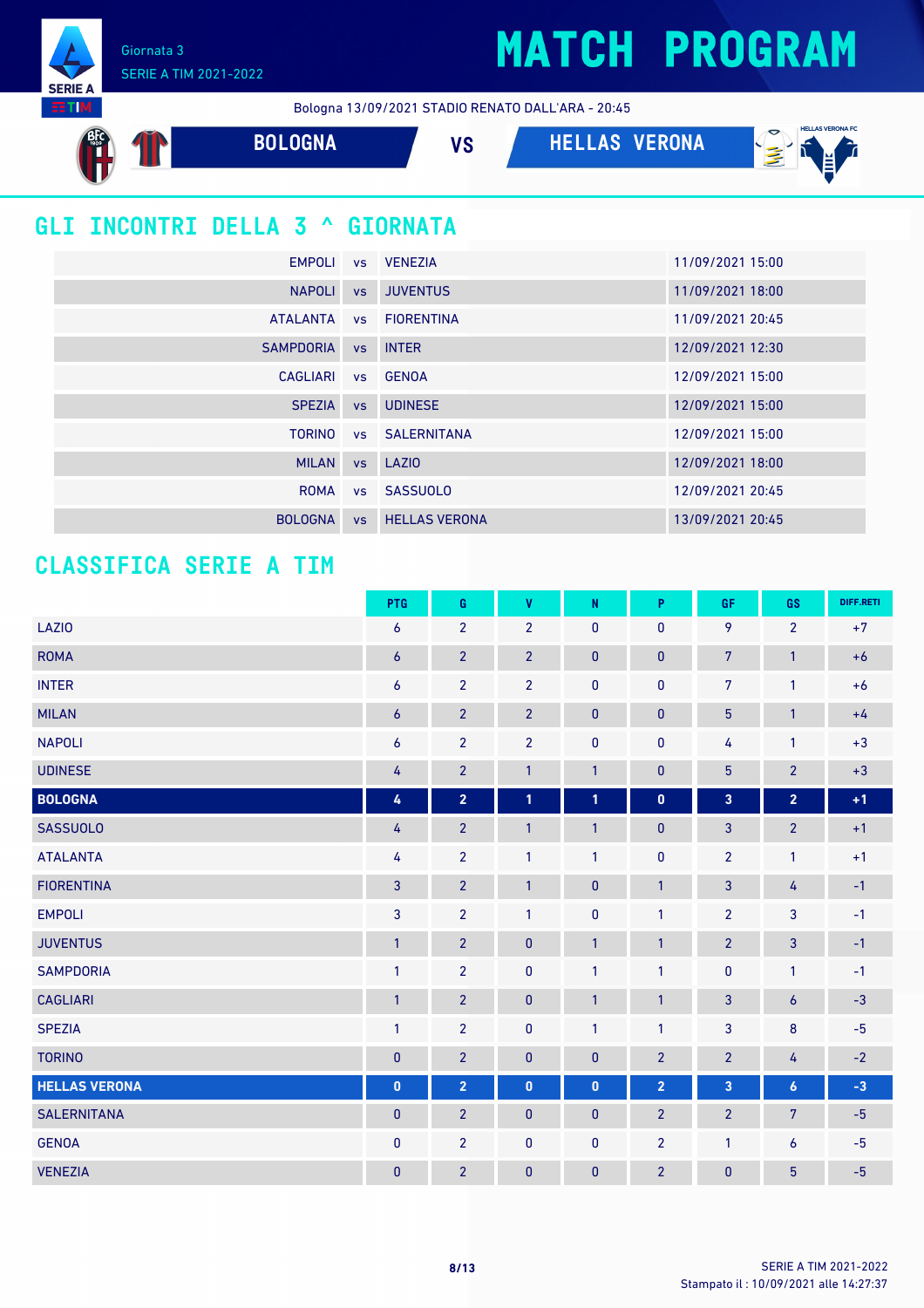

Bologna 13/09/2021 STADIO RENATO DALL'ARA - 20:45



**BOLOGNA VS HELLAS VERONA**



### **CLASSIFICA GIOCATORI**

|               | <b>RANKING MARCATORI</b> |            | Gol(Rigore) |
|---------------|--------------------------|------------|-------------|
|               | C. IMMORILE              | LAZ        | 4(1)        |
| $\mathcal{P}$ | <b>J. VERETOUT</b>       | <b>ROM</b> | 3(0)        |
| 3             | J. CORREA                | <b>INT</b> | 2(0)        |
| 3             | <b>L. DE SILVESTRI</b>   | <b>BOL</b> | 2(0)        |
| 3             | <b>G. DEULOFEU</b>       | UDI        | 2(0)        |
| 3             | O. GIROUD                | <b>MIL</b> | 2(1)        |
| 3             | <b>JOAO PEDRO</b>        | CAG        | 2(1)        |
| 3             | L. PELLEGRINI            | <b>ROM</b> | 2(0)        |
| 3             | M. ZACCAGNI              | LAZ        | 2(1)        |
| 10            | <b>I. MARTINF7</b>       | <b>INT</b> | 1(0)        |

#### **CLASSIFICA SQUADRE**

|                 | <b>RANKING SQUADRE</b> | <b>Gol - Media Gol</b> |                |
|-----------------|------------------------|------------------------|----------------|
| 1               | LAZI <sub>0</sub>      | 9                      | 4.5            |
| $\mathfrak{p}$  | <b>INTER</b>           | 7                      | 3.5            |
| $\mathfrak{p}$  | <b>ROMA</b>            | 7                      | 3.5            |
| 4               | <b>MILAN</b>           | 5                      | 2.5            |
| 4               | <b>UDINESE</b>         | 5                      | 2.5            |
| 6               | <b>NAPOLI</b>          | 4                      | $\overline{2}$ |
| 7               | <b>BOLOGNA</b>         | 3                      | 1.5            |
| 7               | <b>CAGLIARI</b>        | 3                      | 1.5            |
| 7               | <b>FIORENTINA</b>      | 3                      | 1.5            |
| 7               | <b>HELLAS VERONA</b>   | 3                      | 1.5            |
| 7               | <b>SASSUOLO</b>        | 3                      | 1.5            |
| 7               | <b>SPEZIA</b>          | 3                      | 1.5            |
|                 | 13 ATALANTA            | $\overline{2}$         | 1              |
| 13              | <b>EMPOLI</b>          | $\overline{2}$         | 1              |
|                 | <b>13 JUVENTUS</b>     | $\mathfrak{p}$         | 1              |
| 13 <sup>°</sup> | <b>SALERNITANA</b>     | $\overline{2}$         | 1              |
|                 | <b>13 TORINO</b>       | $\overline{2}$         | 1              |
| 18 <sup>°</sup> | <b>GENOA</b>           | 1                      | 0.5            |

| <b>RANKING SQUADRE</b> |                      | Tot tiri-In porta-Fuori-Respinti |    |    |                |
|------------------------|----------------------|----------------------------------|----|----|----------------|
| 1                      | <b>SASSUOLO</b>      | 34                               | 14 | 15 | 5              |
| $\overline{2}$         | <b>ROMA</b>          | 32                               | 16 | 9  | 7              |
| 3                      | <b>INTER</b>         | 31                               | 16 | 8  | 7              |
| 4                      | <b>JUVENTUS</b>      | 30                               | 9  | 18 | 3              |
| 5                      | <b>UDINESE</b>       | 29                               | 16 | 5  | 8              |
| 6                      | <b>ATALANTA</b>      | 27                               | 5  | 10 | 12             |
| 6                      | <b>MILAN</b>         | 27                               | 9  | 8  | 10             |
| 8                      | LAZI <sub>0</sub>    | 26                               | 15 | 5  | 6              |
| 9                      | <b>EMPOLI</b>        | 25                               | 8  | 10 | 7              |
| 9                      | <b>NAPOLI</b>        | 25                               | 12 | 7  | 6              |
| 9                      | <b>SAMPDORIA</b>     | 25                               | 6  | 11 | 8              |
| 12                     | <b>TORINO</b>        | 23                               | 9  | 7  | 7              |
| 13                     | <b>CAGLIARI</b>      | 22                               | 12 | 8  | $\overline{2}$ |
| 14                     | <b>BOLOGNA</b>       | 21                               | 8  | 5  | 8              |
| 14                     | <b>FIORENTINA</b>    | 21                               | 15 | 4  | $\overline{2}$ |
| 16                     | <b>GENOA</b>         | 18                               | 8  | 6  | 4              |
| 16                     | <b>SPEZIA</b>        | 18                               | 8  | 6  | 4              |
| 18                     | <b>HELLAS VERONA</b> | 16                               | 5  | 9  | $\overline{2}$ |
| 18                     | <b>VENEZIA</b>       | 16                               | 7  | 8  | 1              |
| 20                     | <b>SALERNITANA</b>   | 12                               | 4  | 6  | $\overline{2}$ |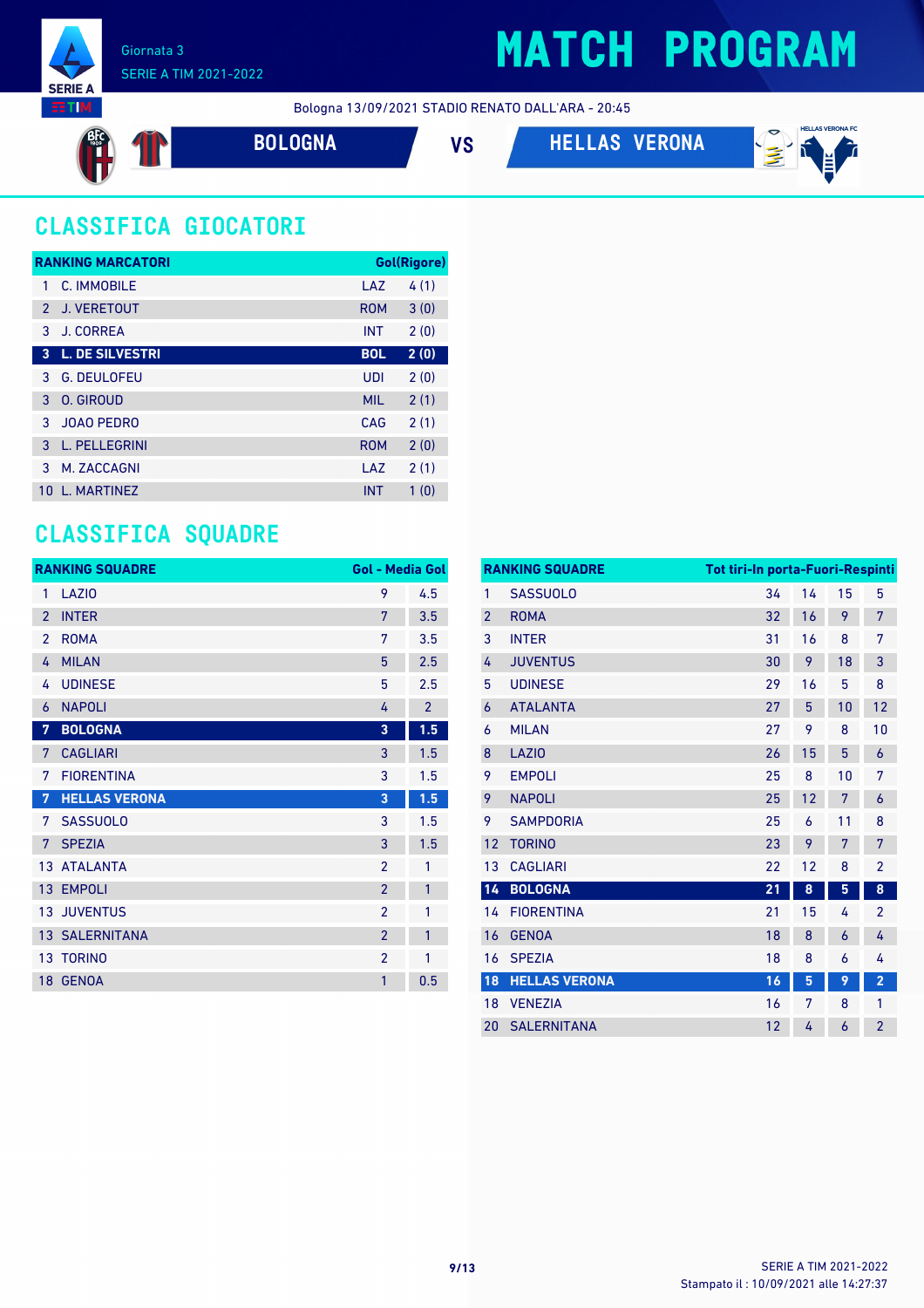

<sup>es</sup> T

#### Giornata 3 SERIE A TIM 2021-2022

# **MATCH PROGRAM**

Bologna 13/09/2021 STADIO RENATO DALL'ARA - 20:45







| <b>RANKING SQUADRE</b>  | <b>Assist</b>            | <b>Media</b><br>$\sim$ |
|-------------------------|--------------------------|------------------------|
| 1 LAZIO                 | 8                        | 4.00                   |
| 2 ROMA                  | 7                        | 3.50                   |
| 3 INTER                 | 6                        | 3.00                   |
| <b>4 BOLOGNA</b>        | 3                        | 1.50                   |
| <b>4 FIORENTINA</b>     | 3                        | 1.50                   |
| <b>4 SASSUOLO</b>       | 3                        | 1.50                   |
| <b>7 CAGLIARI</b>       | $\mathfrak{p}$           | 1.00                   |
| <b>7 JUVENTUS</b>       | $\overline{2}$           | 1.00                   |
| 7 MILAN                 | $\mathfrak{p}$           | 1.00                   |
| 7 NAPOLI                | $\overline{\phantom{a}}$ | 1.00                   |
| 7 SPEZIA                | $\mathfrak{p}$           | 1.00                   |
| <b>7 UDINESE</b>        | $\overline{2}$           | 1.00                   |
| <b>13 ATALANTA</b>      | 1                        | 0.50                   |
| <b>13 EMPOLI</b>        | 1                        | 0.50                   |
| 13 GENOA                | 1                        | 0.50                   |
| <b>13 HELLAS VERONA</b> | 1                        | 0.50                   |
| <b>13 TORINO</b>        | 1                        | 0.50                   |

| <b>RANKING SQUADRE</b><br>Passaggi riusciti - % * |                         |       |    |
|---------------------------------------------------|-------------------------|-------|----|
| 1                                                 | LAZI <sub>0</sub>       | 561.5 | 89 |
| $\overline{2}$                                    | <b>NAPOLI</b>           | 498.5 | 87 |
| 3                                                 | <b>SASSUOLO</b>         | 476   | 86 |
| 4                                                 | <b>ROMA</b>             | 468   | 87 |
| 5                                                 | <b>INTER</b>            | 447.5 | 86 |
| 6                                                 | <b>VENEZIA</b>          | 413   | 87 |
| 7                                                 | <b>FIORENTINA</b>       | 399.5 | 86 |
| 7                                                 | <b>JUVENTUS</b>         | 399.5 | 85 |
| 9                                                 | <b>MILAN</b>            | 397   | 86 |
| 10                                                | <b>ATALANTA</b>         | 365   | 76 |
|                                                   |                         |       |    |
| 11                                                | <b>BOLOGNA</b>          | 359   | 78 |
| 12 <sup>2</sup>                                   | <b>CAGLIARI</b>         | 357   | 83 |
| 13                                                | <b>UDINESE</b>          | 335   | 82 |
|                                                   | 14 EMPOLI               | 316.5 | 80 |
| 15                                                | <b>GENOA</b>            | 313   | 83 |
|                                                   | 16 SPEZIA               | 305.5 | 79 |
|                                                   | 17 SAMPDORIA            | 271   | 76 |
|                                                   | <b>18 HELLAS VERONA</b> | 257   | 79 |
|                                                   | 19 TORINO               | 248   | 72 |
|                                                   | <b>20 SALERNITANA</b>   | 100   | 54 |

|                | <b>RANKING SQUADRE</b>     | Passaggi chiave* |
|----------------|----------------------------|------------------|
| 1              | <b>JUVENTUS</b>            | 7                |
| $\overline{2}$ | <b>ROMA</b>                | $5\overline{)}$  |
| 3              | <b>EMPOLI</b>              | 3.5              |
| 4              | <b>INTER</b>               | 3                |
| 4              | <b>TORINO</b>              | 3                |
| 4              | <b>UDINESE</b>             | 3                |
| 7              | <b>ATALANTA</b>            | 2.5              |
| 7              | <b>GENOA</b>               | 2.5              |
| 7              | <b>MILAN</b>               | 2.5              |
| 10             | <b>FIORENTINA</b>          | $\mathcal{P}$    |
|                | <b>10 HELLAS VERONA</b>    | $\overline{2}$   |
|                | 10 NAPOLI                  | $\overline{2}$   |
|                | 10 VENEZIA                 | $\overline{2}$   |
|                | 14 BOLOGNA                 | 1.5              |
|                | <b>14 CAGLIARI</b>         | 1.5              |
|                | <b>14 LAZIO</b>            | 1.5              |
|                | <b>14 SALERNITANA</b>      | 1.5              |
|                | <b>18 SAMPDORIA</b>        | $\mathbf{1}$     |
|                | * Valori medi per partita. |                  |

|                | <b>RANKING SQUADRE</b>  | Recuperi* |
|----------------|-------------------------|-----------|
| 1              | <b>ATALANTA</b>         | 60        |
| $\overline{2}$ | <b>BOLOGNA</b>          | 51        |
| 3              | <b>SALERNITANA</b>      | 49.5      |
| 4              | <b>JUVENTUS</b>         | 43.5      |
| 5              | <b>TORINO</b>           | 43        |
| $\overline{6}$ | <b>GENOA</b>            | 42.5      |
| 7              | <b>SAMPDORIA</b>        | 41        |
| 8              | <b>CAGLIARI</b>         | 38        |
| 9              | <b>ROMA</b>             | 37.5      |
| 10             | <b>EMPOLI</b>           | 36.5      |
|                | <b>10 HELLAS VERONA</b> | 36.5      |
|                | 12 MILAN                | 36        |
|                | 13 SPEZIA               | 34.5      |
|                | <b>14 FIORENTINA</b>    | 34        |
|                | <b>15 LAZIO</b>         | 31        |
|                | 16 SASSUOLO             | 30        |
|                | <b>17 UDINESE</b>       | 29        |
|                | 18 INTER                | 28        |
|                | <b>19 NAPOLI</b>        | 27        |
|                | 20 VENEZIA              | 23.5      |
| .              |                         |           |

\* Valori medi per partita.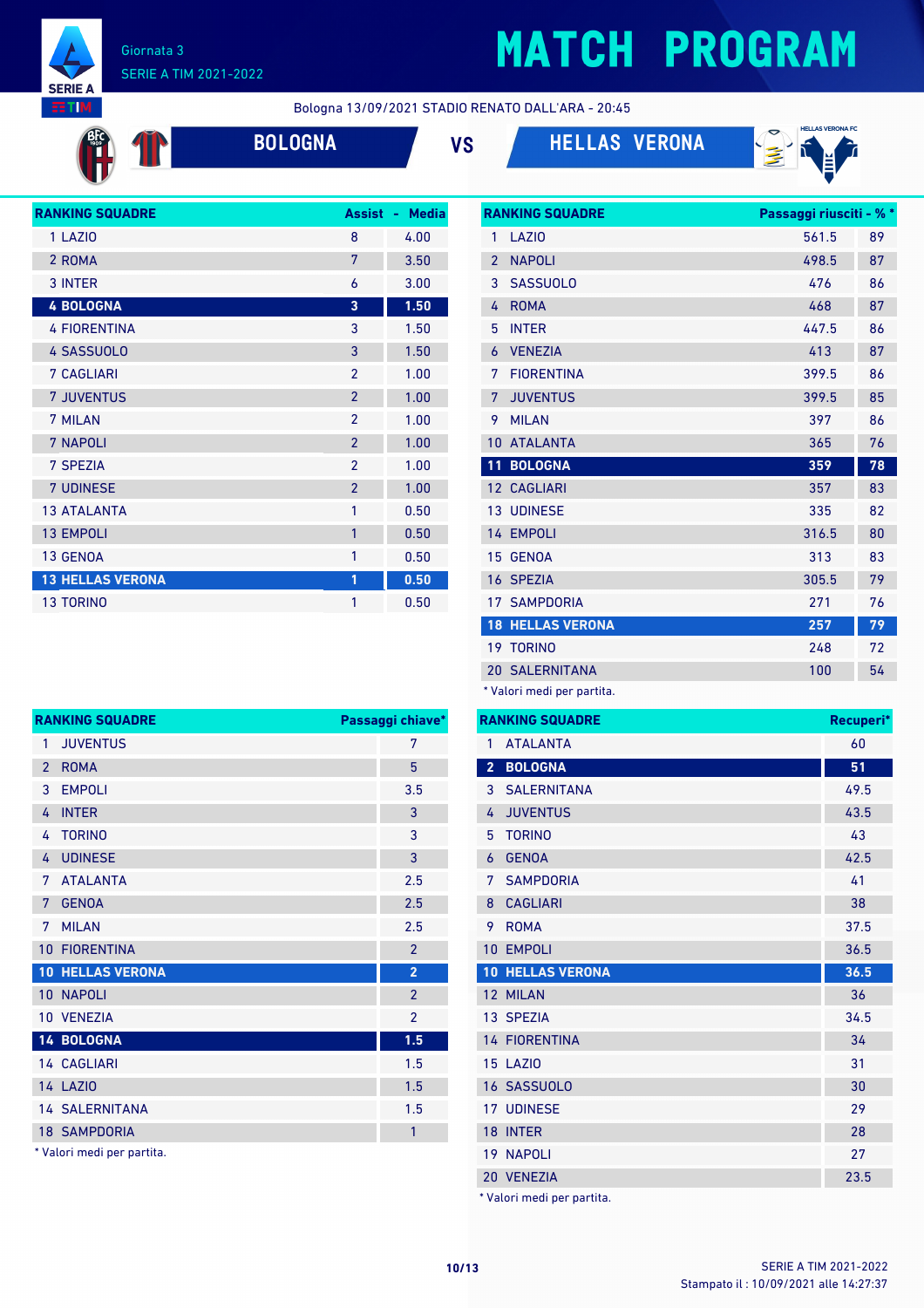

**AFC** 

 $\mathbf T$ 

#### Giornata 3 SERIE A TIM 2021-2022

### **MATCH PROGRAM**

Bologna 13/09/2021 STADIO RENATO DALL'ARA - 20:45







|                | <b>RANKING SQUADRE</b> | <b>Tot. Parate - Media</b> |                |
|----------------|------------------------|----------------------------|----------------|
| 1              | <b>GENOA</b>           | 10                         | 5              |
| $\overline{2}$ | <b>SALERNITANA</b>     | 10                         | 5              |
| 3              | <b>HELLAS VERONA</b>   | 10                         | 5              |
| 4              | <b>SPEZIA</b>          | 10                         | 5              |
| 5              | <b>VENEZIA</b>         | 9                          | 4.5            |
| 6              | <b>SAMPDORIA</b>       | 9                          | 4.5            |
| 7              | <b>EMPOLI</b>          | 8                          | 4              |
| 8              | <b>ATALANTA</b>        | 8                          | 4              |
| 9              | <b>ROMA</b>            | 7                          | 3.5            |
| 10             | <b>JUVENTUS</b>        | 6                          | 3              |
| 11             | <b>NAPOLI</b>          | 6                          | 3              |
|                | 12 BOLOGNA             | 5                          | 2.5            |
|                | <b>13 CAGLIARI</b>     | 5                          | 2.5            |
|                | 14 SASSUOLO            | 5                          | 2.5            |
|                | <b>14 TORINO</b>       | 5                          | 2.5            |
| 16             | <b>MILAN</b>           | 4                          | $\overline{2}$ |
| 16             | <b>UDINESE</b>         | 4                          | $\overline{2}$ |
| 18             | <b>INTER</b>           | 4                          | $\overline{2}$ |
|                | <b>18 LAZIO</b>        | 4                          | $\overline{2}$ |
|                | <b>20 FIORENTINA</b>   | 3                          | 1.5            |

|                 | <b>RANKING SQUADRE</b>  | <b>Media Km</b> |
|-----------------|-------------------------|-----------------|
| 1               | LAZIO                   | 112.837         |
| $\mathfrak{p}$  | <b>INTER</b>            | 110.365         |
| 3               | <b>EMPOLI</b>           | 110.182         |
| 4               | <b>GENOA</b>            | 108.894         |
| 5               | <b>VENEZIA</b>          | 108.64          |
| 6               | <b>UDINESE</b>          | 107.764         |
| 7               | <b>JUVENTUS</b>         | 107.554         |
| 8               | <b>ATALANTA</b>         | 106.534         |
| 9               | <b>TORINO</b>           | 105.326         |
| 10              | <b>SAMPDORIA</b>        | 105.191         |
| 11              | <b>CAGLIARI</b>         | 104.143         |
| 12              | <b>MILAN</b>            | 103.902         |
|                 | <b>13 FIORENTINA</b>    | 103.104         |
|                 | 14 ROMA                 | 101.936         |
|                 | <b>15 BOLOGNA</b>       | 101.453         |
|                 | <b>16 HELLAS VERONA</b> | 99.678          |
|                 | 17 SASSUOLO             | 98.844          |
| 18 <sup>°</sup> | <b>NAPOLI</b>           | 98.102          |
|                 | <b>19 SALERNITANA</b>   | 97.364          |
|                 | 20 SPEZIA               | 96.634          |

|                | <b>RANKING SQUADRE</b>  | Passaggi 3/4 Tot. - Media |       |
|----------------|-------------------------|---------------------------|-------|
| 1              | <b>NAPOLI</b>           | 234                       | 117   |
| $\overline{2}$ | <b>ROMA</b>             | 216                       | 108   |
| 3              | <b>ATAI ANTA</b>        | 211                       | 105.5 |
| 4              | LAZIO                   | 205                       | 102.5 |
| 5              | <b>EMPOLI</b>           | 193                       | 96.5  |
| 6              | <b>JUVENTUS</b>         | 191                       | 95.5  |
| 7              | <b>INTER</b>            | 181                       | 90.5  |
| 8              | <b>FIORENTINA</b>       | 172                       | 86    |
| 9              | <b>SAMPDORIA</b>        | 166                       | 83    |
| 10             | <b>MILAN</b>            | 164                       | 82    |
| $10-1$         | <b>SASSUOLO</b>         | 164                       | 82    |
|                | 12 BOLOGNA              | 158                       | 79    |
|                | <b>13 CAGLIARI</b>      | 143                       | 71.5  |
|                | 14 UDINESE              | 140                       | 70    |
|                | <b>15 HELLAS VERONA</b> | 134                       | 67    |
|                | 16 VENEZIA              | 125                       | 62.5  |
|                | 17 TORINO               | 111                       | 55.5  |
|                | 18 SPEZIA               | 103                       | 51.5  |
| 19             | <b>GENOA</b>            | 87                        | 43.5  |
|                | <b>20 SALERNITANA</b>   | 60                        | 30    |

|                 | <b>RANKING SQUADRE</b>  | <b>Dribbling Tot. - Media</b> |      |
|-----------------|-------------------------|-------------------------------|------|
| 1               | <b>SASSUOLO</b>         | 26                            | 13   |
| $\overline{2}$  | <b>ATALANTA</b>         | 22                            | 11   |
| $\overline{2}$  | <b>GENOA</b>            | 22                            | 11   |
| 4               | <b>BOLOGNA</b>          | 21                            | 10.5 |
| 4               | <b>SPEZIA</b>           | 21                            | 10.5 |
| 6               | <b>NAPOLI</b>           | 20                            | 10   |
| 7               | <b>CAGLIARI</b>         | 18                            | 9    |
| 7               | <b>TORINO</b>           | 18                            | 9    |
| 7               | <b>UDINESE</b>          | 18                            | 9    |
| 10              | LAZI <sub>0</sub>       | 17                            | 8.5  |
| 10              | <b>ROMA</b>             | 17                            | 8.5  |
| 12 <sup>2</sup> | <b>JUVENTUS</b>         | 16                            | 8    |
|                 | <b>13 HELLAS VERONA</b> | 15                            | 7.5  |
|                 | 13 INTER                | 15                            | 7.5  |
|                 | 15 MILAN                | 14                            | 7    |
|                 | <b>16 EMPOLI</b>        | 12                            | 6    |
|                 | 17 VENEZIA              | 11                            | 5.5  |
|                 | <b>18 FIORENTINA</b>    | 9                             | 4.5  |
|                 | <b>18 SAMPDORIA</b>     | 9                             | 4.5  |
|                 | <b>20 SALERNITANA</b>   | 6                             | 3    |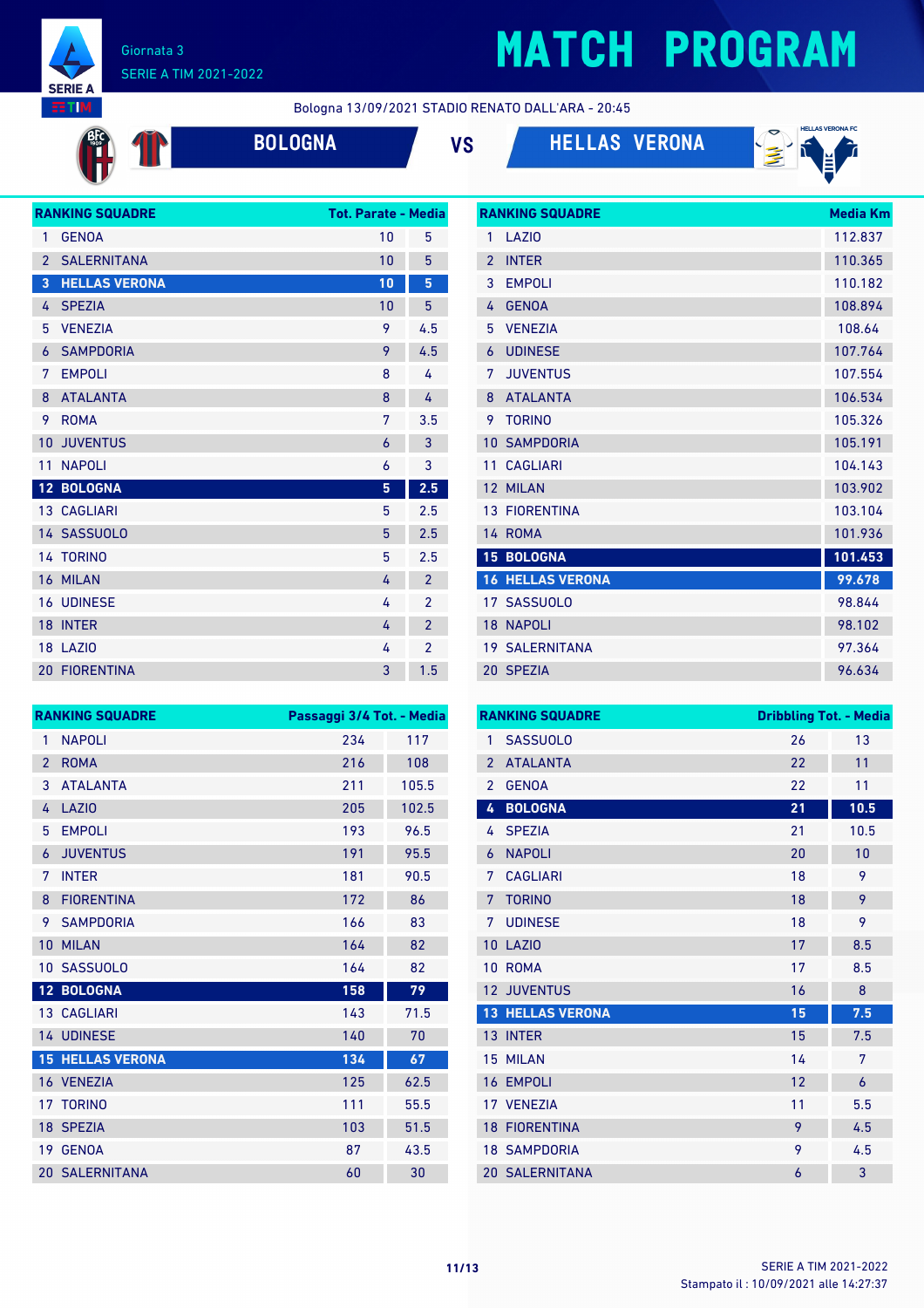

**SERIE A EETIM** #T

Bologna 13/09/2021 STADIO RENATO DALL'ARA - 20:45

**BOLOGNA VS HELLAS VERONA**



| <b>RANKING SQUADRE</b><br>Rigori a favore - Contro |                      |                |                |
|----------------------------------------------------|----------------------|----------------|----------------|
| 1                                                  | LAZIO                | $\mathfrak{p}$ | 0              |
| 1                                                  | <b>NAPOLI</b>        | $\overline{2}$ | 0              |
| 3                                                  | <b>HELLAS VERONA</b> | 1              | $\bf{0}$       |
| 3                                                  | <b>MILAN</b>         | 1              | 0              |
|                                                    | 3 SALERNITANA        | 1              | $\mathbf{0}$   |
| 3                                                  | <b>UDINESE</b>       | 1              | $\mathbf{0}$   |
| 7                                                  | <b>CAGLIARI</b>      | 1              | 1              |
| 8                                                  | <b>BOLOGNA</b>       | 0              | 1              |
| 8                                                  | <b>EMPOLI</b>        | 0              | 1              |
| 8                                                  | <b>JUVENTUS</b>      | 0              | 1              |
|                                                    | 8 SASSUOLO           | 0              | 1              |
|                                                    | 12 SPEZIA            | $\Omega$       | $\overline{2}$ |
|                                                    | 12 VENEZIA           | O              | $\mathfrak{p}$ |

| <b>RANKING SQUADRE</b> |                | Gol dalla panchina - Media |      |
|------------------------|----------------|----------------------------|------|
|                        | <b>INTER</b>   | 3                          | 1.50 |
| $\mathcal{P}$          | <b>NAPOLI</b>  | $\mathcal{P}$              | 1.00 |
|                        | 2 TORINO       | 2                          | 1.00 |
| 2                      | <b>UDINESE</b> | $\mathfrak{p}$             | 1.00 |
|                        | 5 ATAI ANTA    | 1                          | 1.00 |
|                        | 5 SASSUOLO     |                            | 1.00 |